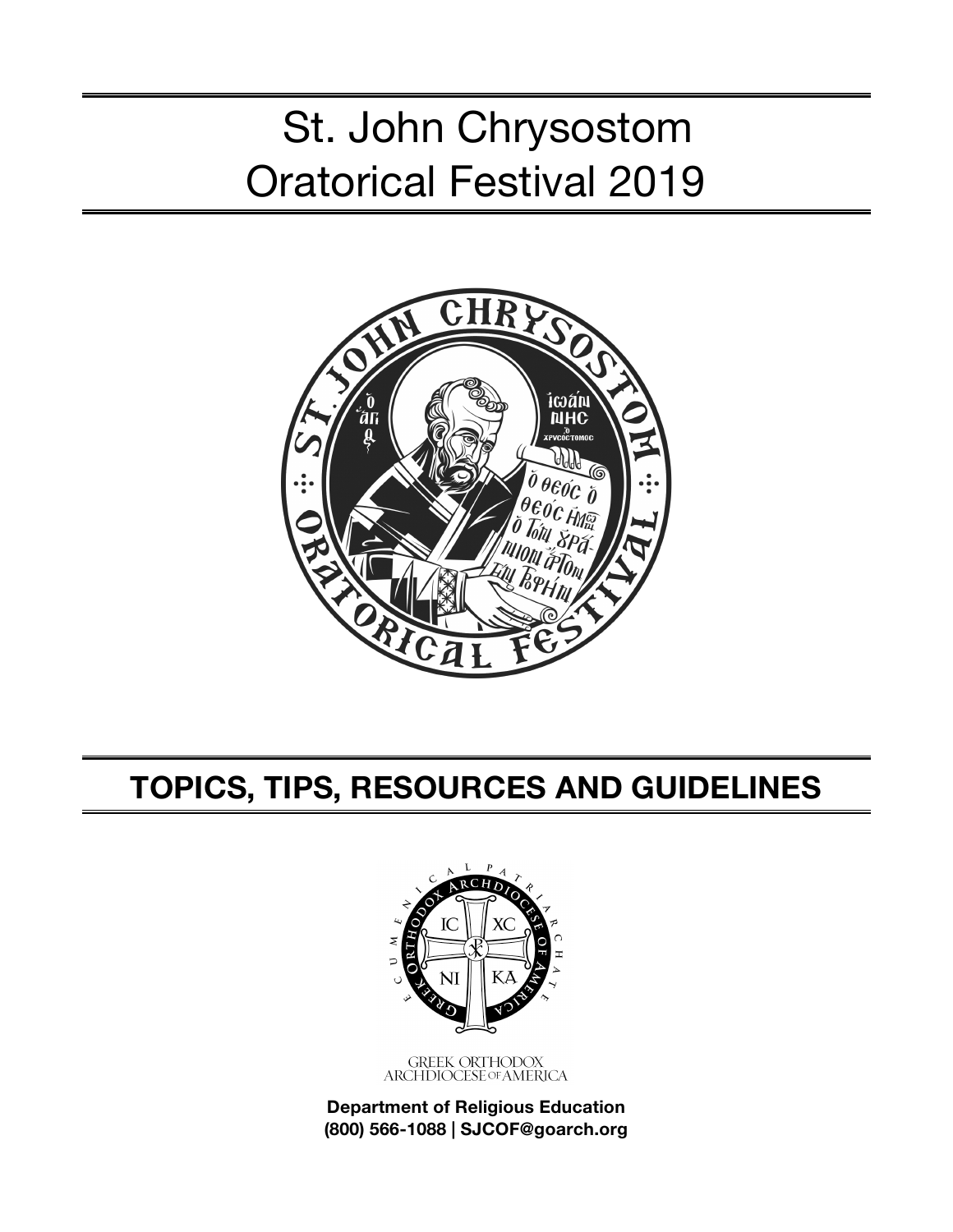The purpose of the Elementary Division is to offer children the opportunity to express their feelings about their Faith and Church while gaining confidence and self-esteem. In addition, it provides an incentive to children for later participation in the Junior and Senior Divisions.

# **Basic differences between the Elementary and the Junior/Senior Divisions:**

- The elementary division is strictly a local program.
- There is no judging.
- The topics are modest but invite creativity: Jesus, prayer, icons, etc.
- It is designed to fit easily into the Church school program with flexible topics that coincide with the curriculum.
- To make it even more interesting, consider having some classes sing a song or re-enact a parable or a Bible story. Be creative!

### **What are the rules?**

- Encourage all children to participate. Teachers and parents should assist the children in choosing a topic. Invite the children to present their talks at a community gathering, perhaps after the Divine Liturgy, as part of a parish event, during a special Oratorical program or as part of the Junior and Senior Oratorical Festival.
- Each talk should last 30–90 seconds. However, strict timing should not be observed. For instance, one child may offer only two or three sentences, and another may offer considerably more. Also, if a child feels more comfortable
- Using an icon, picture or poster as part of the talk, this is permissible.

# **Suggested topics:**

| Jesus Christ      | <b>Helping Others</b> | A Smile              | The Bible        |
|-------------------|-----------------------|----------------------|------------------|
| Love              | The Cross             | My Church            | My Family        |
| Being Kind        | Prayer                | <b>Church School</b> | My Favorite Icon |
| Lighting a Candle |                       |                      |                  |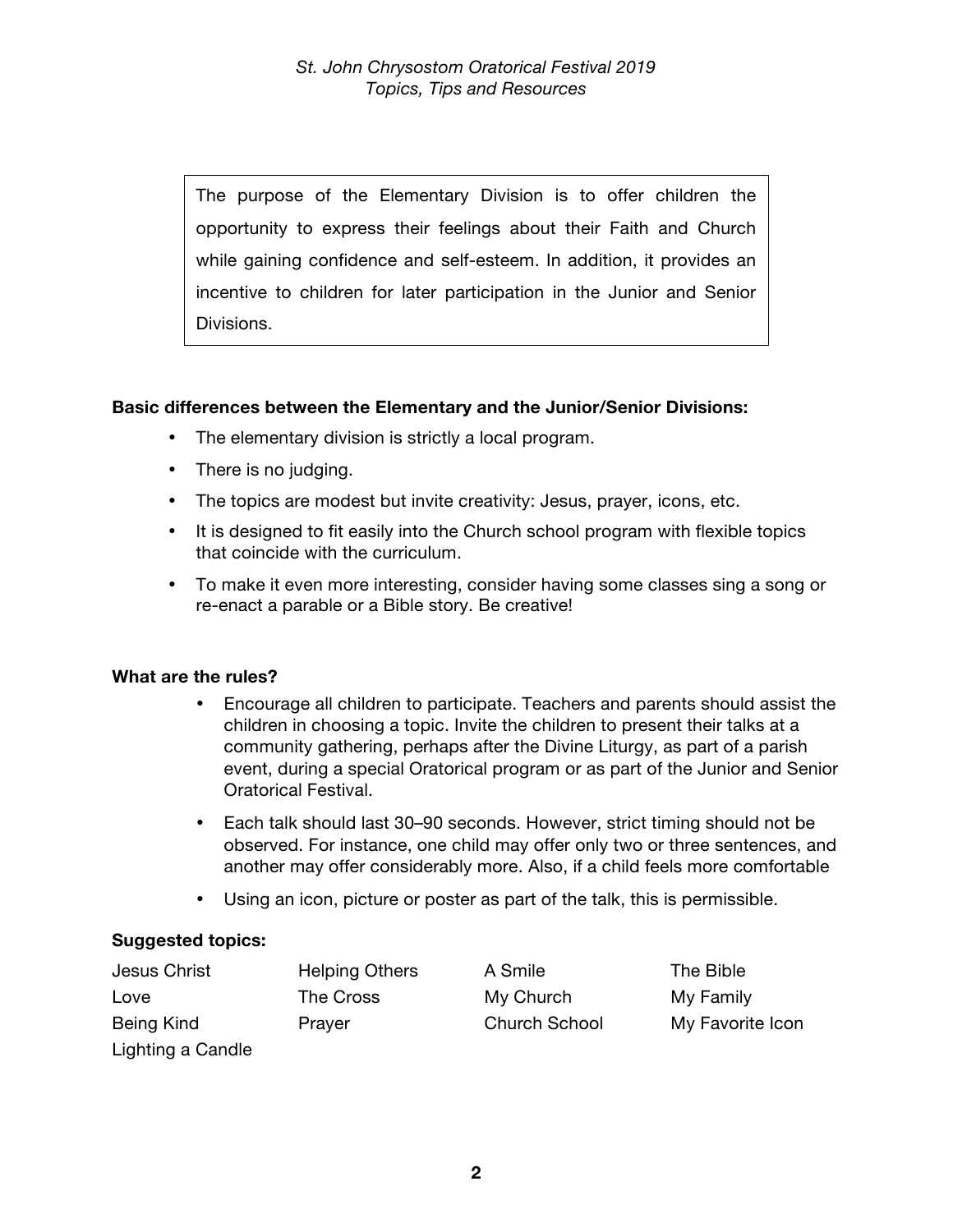# **Information and Instructions for Participating in an Oratorical Festival:**

1. You must be of the Greek Orthodox Faith. To participate in the Junior Division you must be in grades 7–9. To participate in the Senior Division you must be in grades 10–12. **Your topic must be selected from the list of topics in the corresponding division.**

2. The speech must be original and delivered in English. Previously used material is not eligible. Quotations must be used effectively as supportive material, and sources must be identified.

3. No audio-visual material (slides, charts, etc.) may be used. The speech must be delivered from the lectern. The contents and/or delivery of the speech should not be dramatically presented.

4. A parent or teacher may serve as a "coach" in preparation and delivery, but the speech must reflect your own writing and speaking style.

5. The top speakers in each Division of the Parish Festival will take part in the District Festival (pages 4–7). Finalists in the District Festival will go on to the Metropolis Festival. The first place junior and senior speakers in the Metropolis Festival will advance to the Archdiocese Festival. If a finalist in the District or Metropolis Festival is unable to attend the next level, then the next ranking speaker will take his/her place. A speaker can present his/her speech at only one Parish Oratorical Festival.

6. Topics must be chosen from the official list compiled by the Department of Religious Education. The speech delivered at the Parish level must be the same one given at the District, Metropolis and Archdiocese levels with only minor revisions (i.e., grammatical corrections, deleting a paragraph if speech is over time limit, correcting syntax).

7. Speech time limits for each division are JUNIOR- minimum 3 minutes, maximum 4 SENIOR - minimum 4 minutes, maximum 5

A 15-second grace period will be given to speakers whose talks run over or under time.

8. A copy of the speech (typed double-spaced on  $8\frac{1}{2} \times 11$  paper) must be given to the person conducting the Orientation Session, on the other hand speakers who advance to the District, Metropolis, or Archdiocese Festivals will be asked to hand in their speeches earlier. Your name, full address, phone number, email, and division (junior or senior) should appear in the upper right-hand corner, along with the name and location of your Church. Place the title of your speech (taken from the official list of Topics) right above the opening statement. Speakers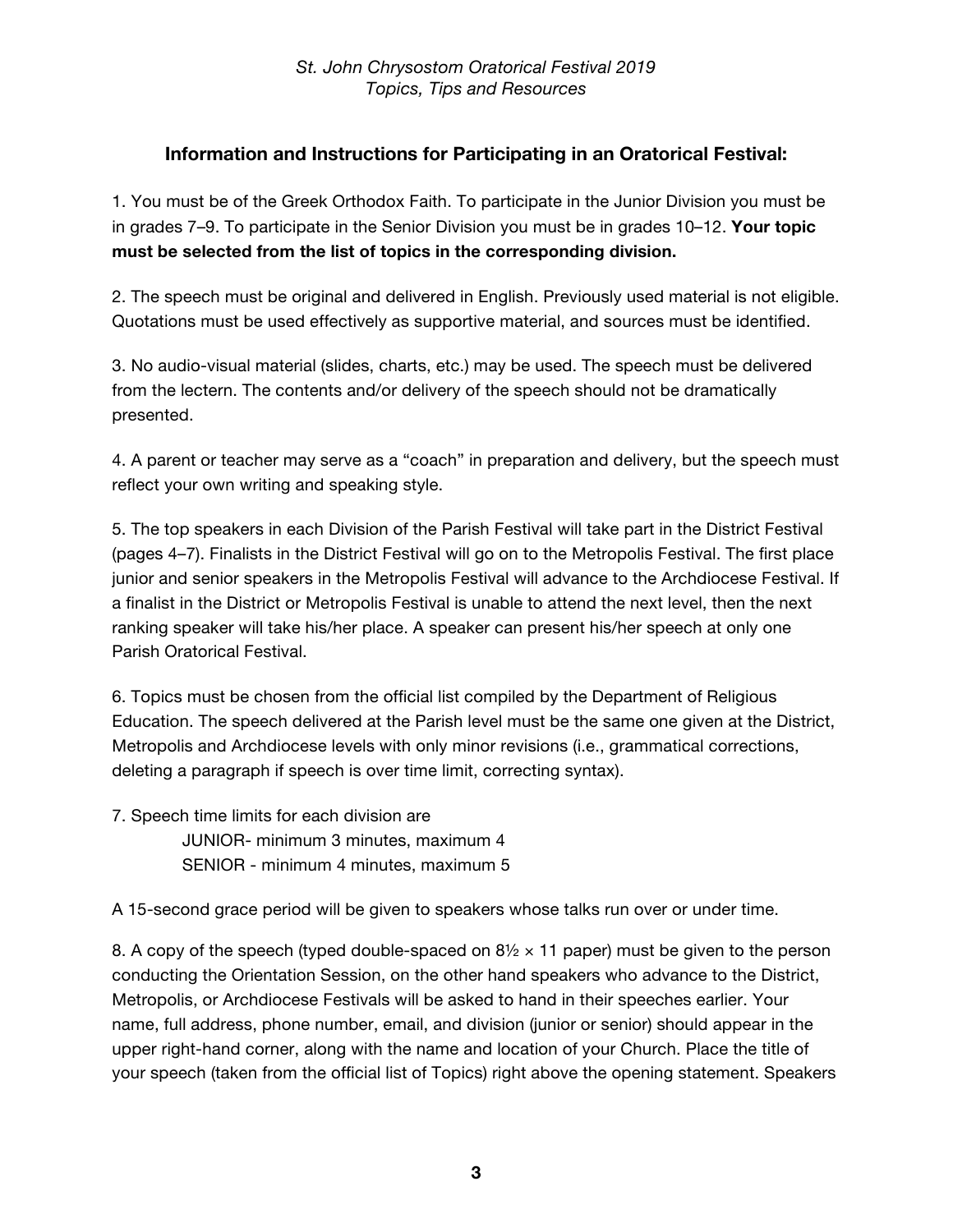who advance to the District, Metropolis and Archdiocese Festivals must also present a copy to the Chairperson at these events. (Instructions for Essays and Poetry available at www.goarch.org/oratorical)

9. Speakers should dress in clothing that is appropriate for Sunday church services, ideally a jacket or sweater, tie and dress trousers for boys and an appropriate-length dress or skirt for girls. Shoes should also be appropriate for church, too.

# **Suggestions for Writing Your Speech:**

*As you begin to write, keep in mind that you are writing a speech and NOT a research paper. Your goal is to persuade your audience that your response to the question or topic is of high quality.*

#### **Introduction**

1. You may choose one of the following rhetorical devices to begin your speech: (a) restate the topic, (b) ask a question, or (c) begin with an anecdote.

2. The goal of the introduction is to alert your audience to the point that you would like to make.

3. You might consider introducing the two or three ways by which you will show that your thesis is an appropriate interpretation of the topic.

### **Body**

1. The body of the speech is where you will provide both the evidence of your research and your analysis of that research.

2. Some topics, more than others, lend themselves to an emphasis on personal reflections or experience. You should consider what the topic means to you and why.

3. Some topics, more than others, lend themselves to a comparison between ancient times and the present. You should consider how such a comparison is made most effectively.

### **Conclusion**

1. A strong conclusion will simultaneously lead your audience to believe that they now understand the topic more completely and that you have convinced them that your thesis was an appropriate one.

2. In some situations, it is appropriate to leave your audience with a reflective or personal sentence, either in the form of a question, statement or exclamatory remark.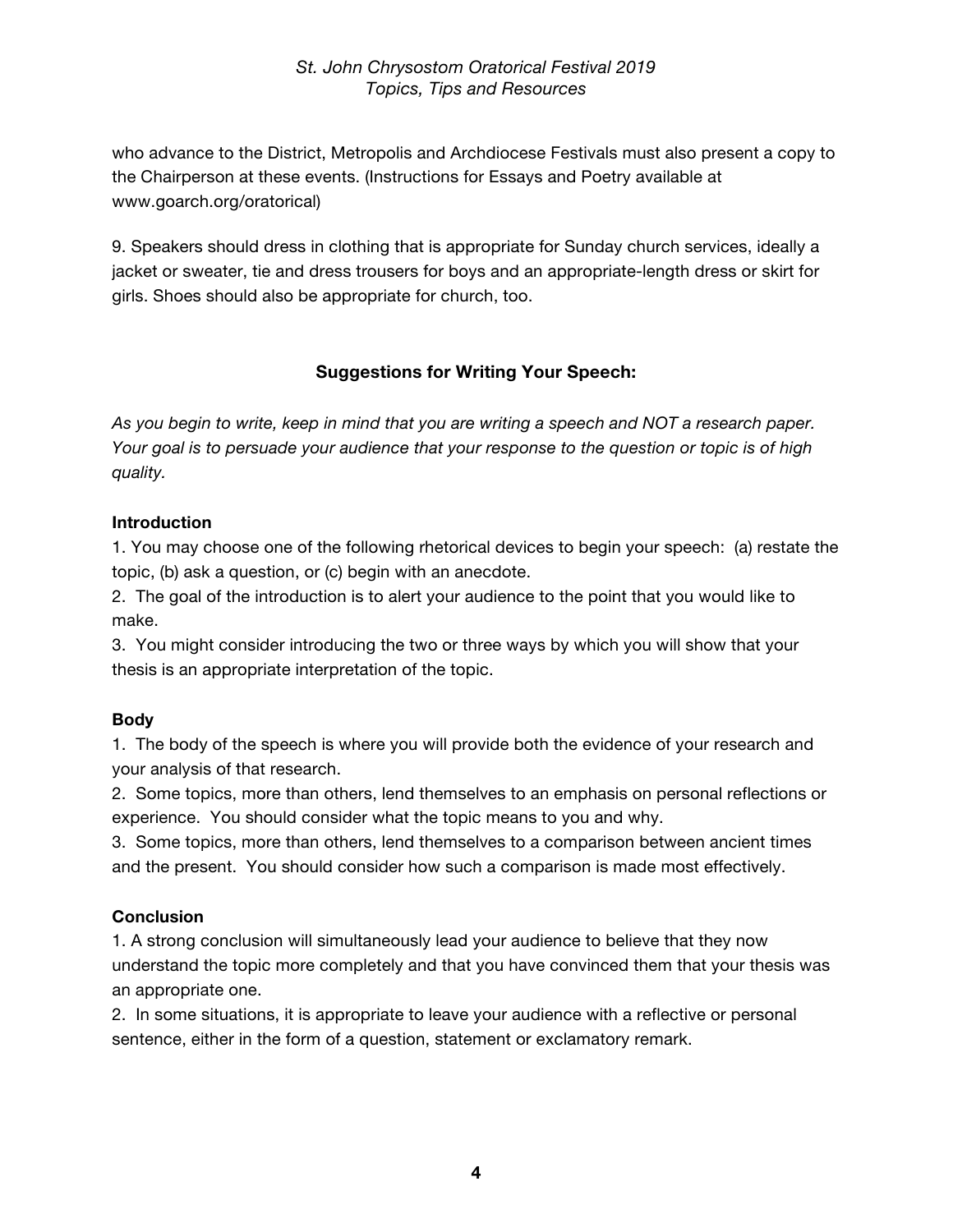# **The Chronology of the Writing Process**

1. Decide on a topic.

2. Read the suggested research material for your selected topic and takes notes where appropriate.

3. Consider other avenues for research, including Scripture and Church History, using whatever tools are available to you.

4. Develop a Thesis. What do you think about this topic? The entire speech should be structured around your particular (and unique) answer to the prompt.

5. After you have a thesis, develop an outline that will effectively communicate that thesis- individual paragraphs should reflect the individual points of the outline.

6. Write your first draft. Practice it in front of others, ask for their feedback so that you can revise the draft.

7. Make sure that the time of your delivery fits within the allotted time for your division.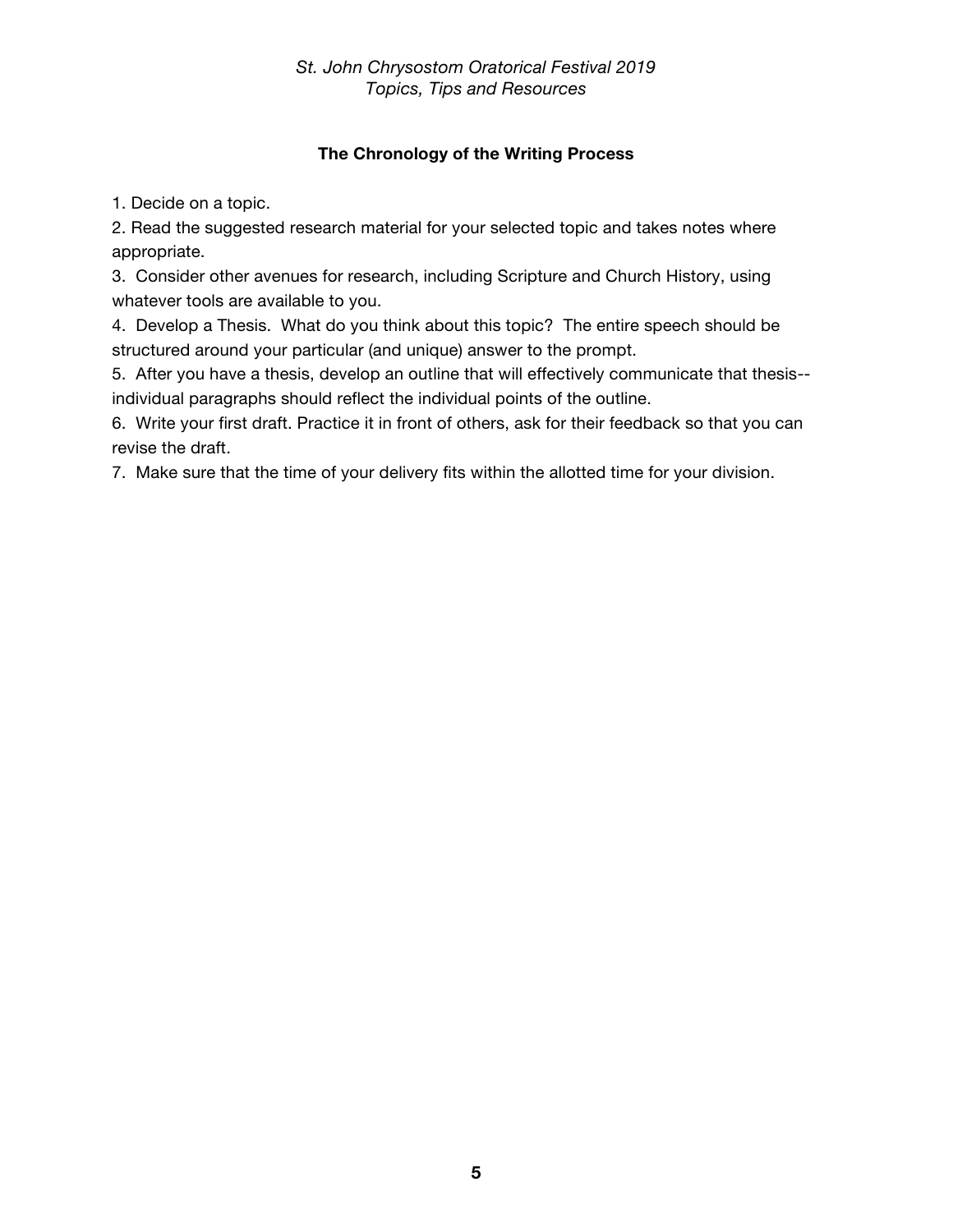# **Junior Division (Grades 7–9)**

1. Martyrs of the Church and some of the early monastics are both described as "athletes." What does it mean to be an athlete for Christ?

### **A. Read the Church's teachings:**

Read the Lives of the Saints

- **B. Consider the direction your speech might take. Here are some ideas to get you started:**
	- What do athletes have in common with monastics? Can the discipline, rituals and training be compared to each other?
	- Often times athletes talk about having some kind of adrenaline rush. Could that be compared to the extra strength the martyrs felt when defending their faith?
	- Discover a martyr saint whose life inspires you the way you might be inspired by an athlete today.

#### **C. Once you have chosen a direction, learn more about the topic. Here are some recommended resources and readings:**

Greek Orthodox Archdiocese of America Online Chapel: http://www.goarch.org/chapel/

Orthodox Church of America Lives of the Saints: https://oca.org/saints/lives

GOA Department of Youth & Young Adult Ministries, Be the Bee #37: "What Sports Can Teach Us," https://bethebee.goarch.org/home/- /asset\_publisher/gAnk4cdUihei/content/what-sports-can-teach-us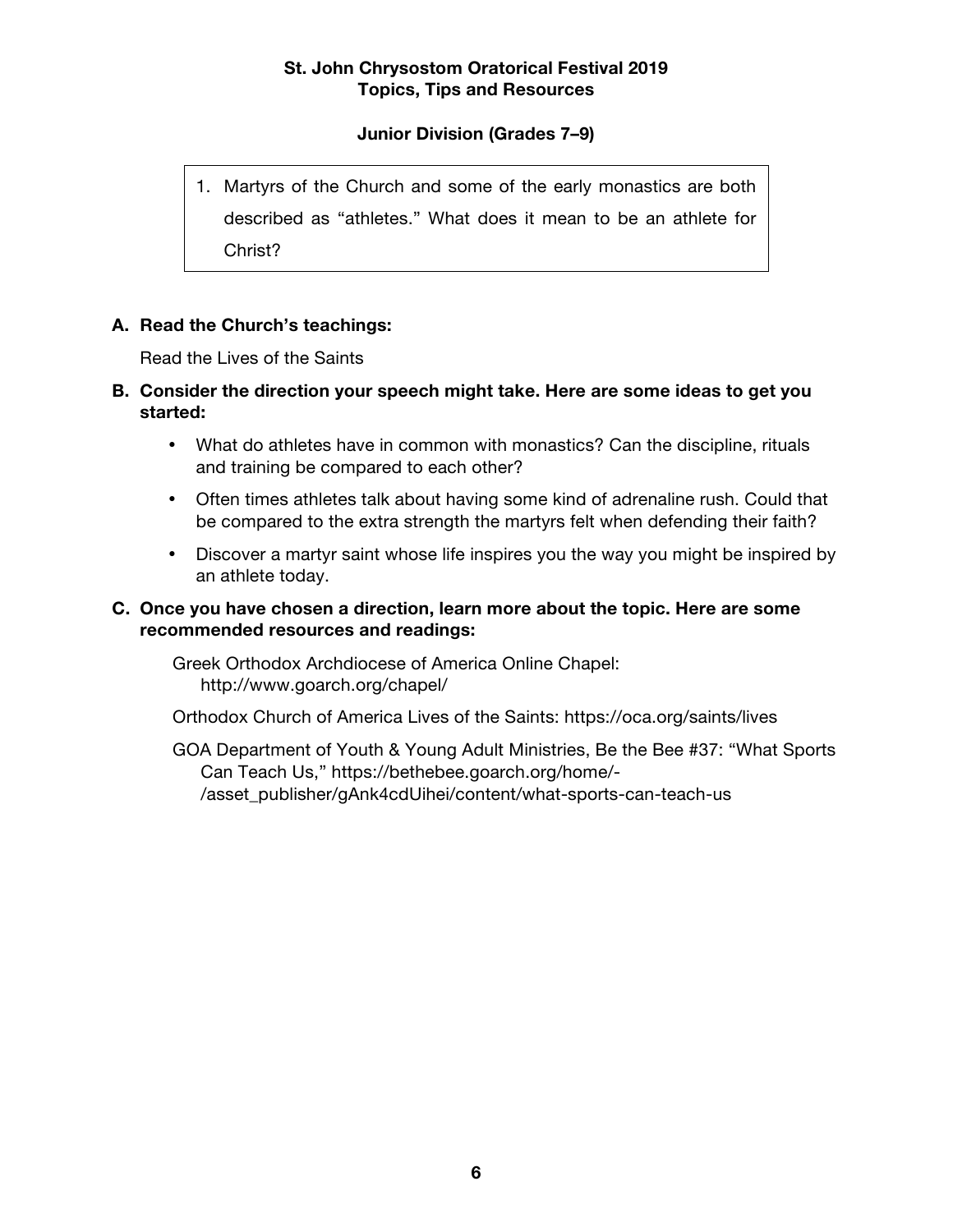# **Junior Division (Grades 7–9)**

2. On January 30th, the Church celebrates the Feast of the Three Hierarchs: St. Basil the Great, St. Gregory the Theologian, and St. John Chrysostom. Select one of these Church Fathers and discuss his contribution to the Church.

# **A. Read the Church's teachings:**

**Read the lives of St. Basil, St. Gregory the Theologian (also known as St. Gregory of Nazianzus) and St. John Chrysostom.**

- **B. Consider the direction your speech might take. Here are some ideas to get you started:**
	- Each of the saints is famous for his many writings. Select a text by the saint and discuss what it has taught you about Christian life.
	- Each of these saints had such an enormous influence on how the Church was shaped into what it is today. Choose one of the saints and highlight how we can still see his work or influence in modern day Orthodoxy.
	- Both St. Basil and St. John Chrysostom wrote liturgies that we use today. Choose one and discuss how it has had an effect on Orthodoxy today.

- Greek Orthodox Archdiocese of America Online Chapel, http://www.goarch.org/chapel/
- Life of St. Basil the Great (this can be found in many places, including: https://orthodoxwiki.org/Basil\_the\_Great)
- Life of St. Gregory the Theologian (this can be found in many places, including: https://orthodoxwiki.org/Gregory\_the\_Theologian)
- Life of St. John Chrysostom (this can be found in many places, including: https://orthodoxwiki.org/John\_Chrysostom)
- *The Divine Liturgy of St. John Chrysostom* (Holy Cross Orthodox Press), available at www.goarch.org/-/the-divine-liturgy-of-saint-john-chrysostom
- Paul Schroeder, On Social Justice: St. Basil the Great (SVS Press, 2009)
- St. Gregory the Theologian: Letters and Orations, http://newadvent.org/fathers/3103.htm, http://newadvent.org/fathers/3102.htm
- St. John Chrysostom, *On Wealth and Poverty* (SVS Press, 1984)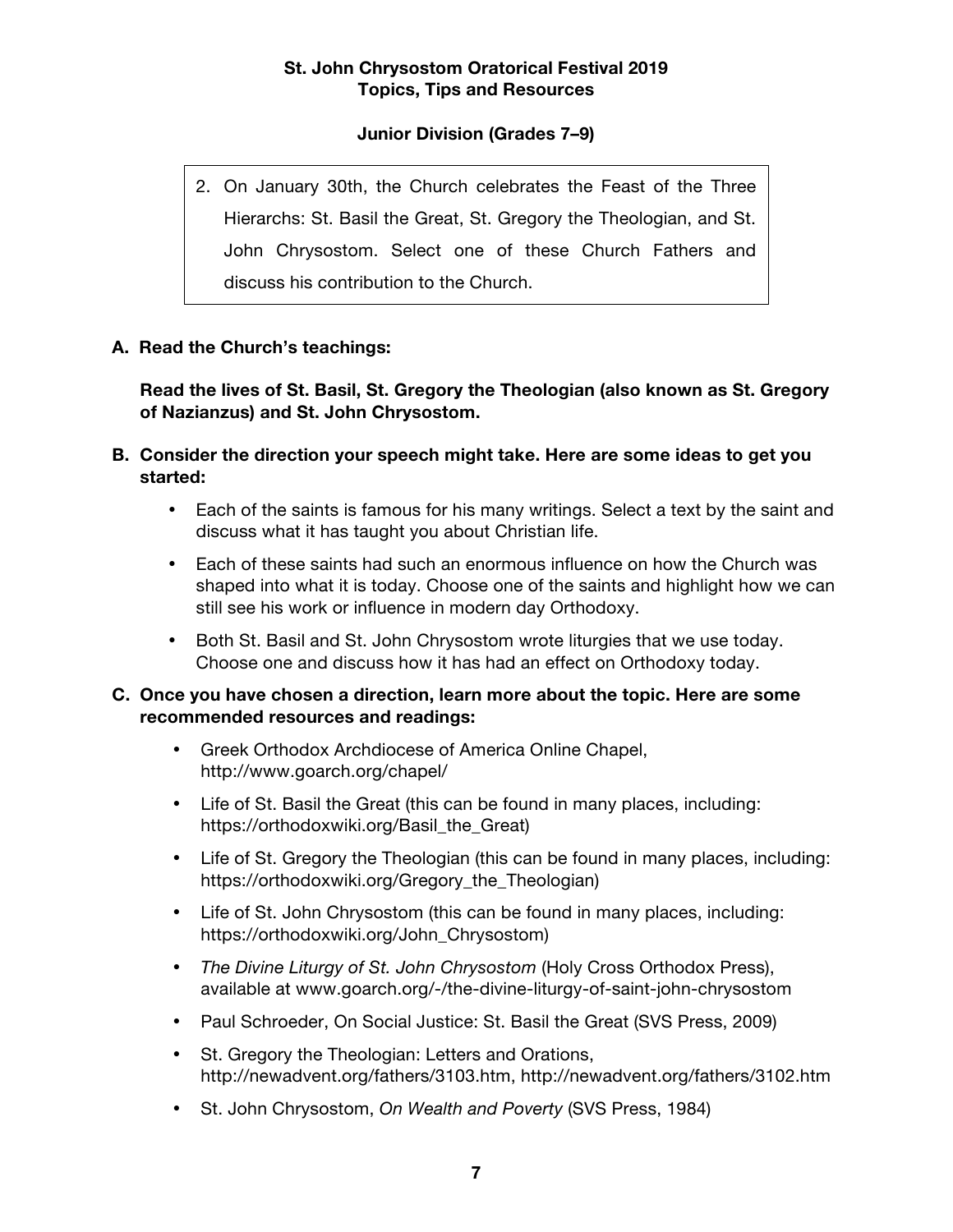# **Junior Division (Grades 7–9)**

3. Discuss the significance of water in the Church—Baptism, Theophany, holy water, etc.—and what this suggests about our responsibility for the natural world.

#### **A. Read the Church's teachings:**

#### **Read the baptism and Blessing of the Waters services, as well as the hymns of Theophany.**

- **B. Consider the direction your speech might take. Here are some ideas to get you started:**
	- Water does so many things: it cleanses us, heals us, renews us, etc. What does this mean for us when it comes to taking care of the environment?
	- Water can hurt us (floods, water-borne illness, drowning, etc.). When the Church blesses water, what is it praying for and what does this mean for our care of the natural world?
	- In so many church services, we use physical elements like water, oil, wine, bread, etc. Why does our Church link these things to prayers?

- The Order for the Lesser Sanctification of the Water, www.goarch.org/-/theorder-for-the-lesser-sanctification-of-the-water
- The Prayer for the Blessing of Homes at Theophany, www.goarch.org/-/theprayer-for-the-blessing-of-homes-at-theophany
- GOA Department of Youth & Young Adult Ministries, Be the Bee #16: "Holy Water for the Whole World," www.goarch.org/-/holy-water-for-the-whole-word
- Rev. Dr. John Chryssavgis, "Stewardship as Creation Care" pamphlet (Orthodox Marketplace item #SEO310-B)
- Frederick W. Krueger, *Greening the Orthodox Parish: A Handbook for Christian Ecological Practice* (Createspace Independent Publishing Platform, 2012)
- Rev. Dr. John Chryssavgis, "The Green Patriarch: Ecumenical Patriarch Bartholomew and the Protection of the Environment," www.patriarchate.org/thegreen-patriarch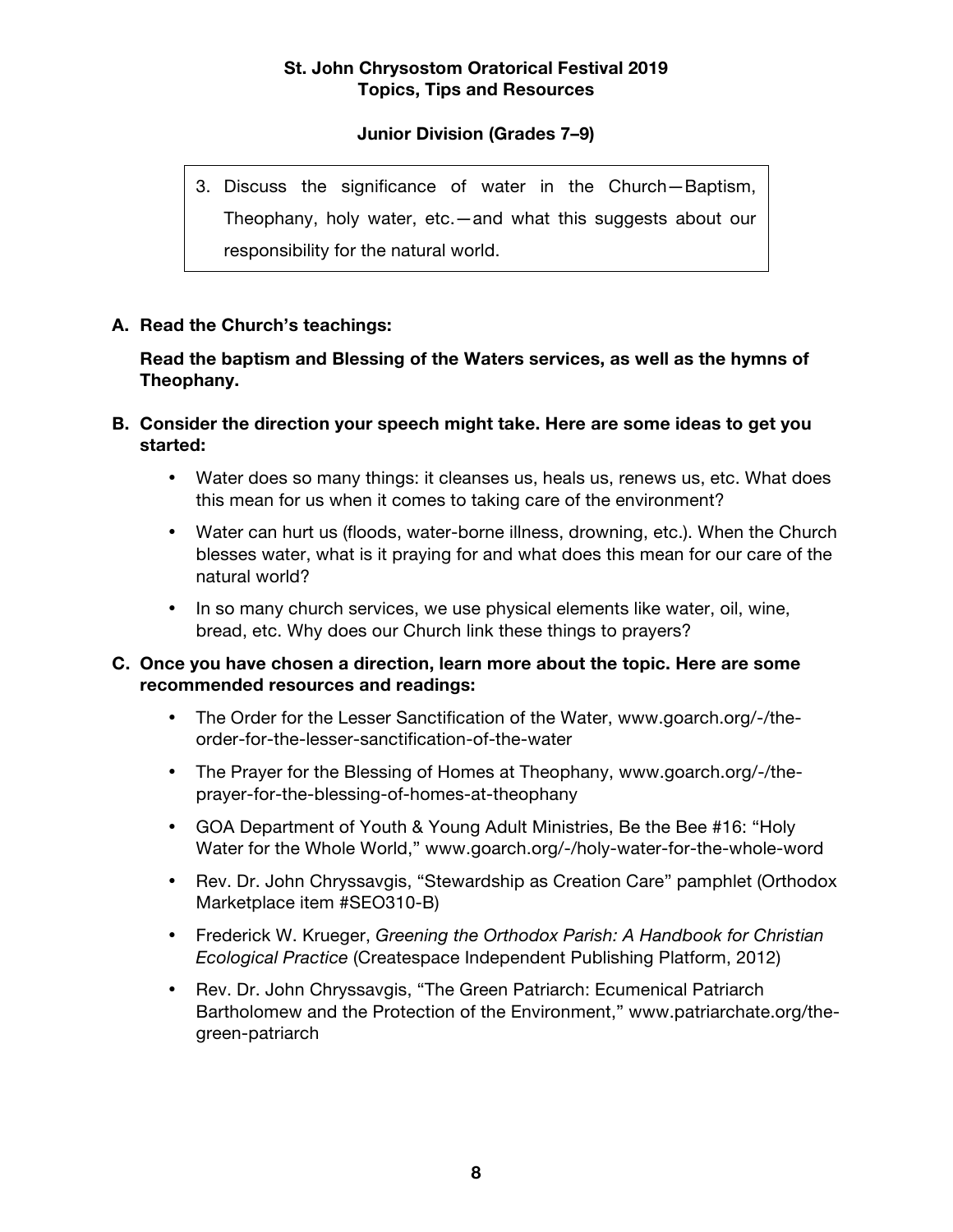# **Junior Division (Grades 7–9)**

4. Discus the new commandment of John 13:34: "…Love one another, even as I have loved you…" What does it mean to love one another as Christ loved us?

#### **A. Read the Church's teachings:**

John 13:34

### **B. Consider the direction your speech might take. Here are some ideas to get you started:**

- Not only did Jesus preach the message of love through His words, but He also often preached it by showing His love for mankind. How can we do the same?
- Loving everyone is easier said than done. What are some ways that can help you have a better and more positive outlook on mankind?
- Jesus often preached the message of love. Why did this seem to be a newer concept for those in His time?
- Have you ever loved someone but disliked what he or she does? What is the difference between loving and liking someone or something?

#### **C. Once you have chosen a direction, learn more about the topic. Here are some recommended resources and readings:**

*The Orthodox Study Bible* (Thomas Nelson, 2008) (Orthodox Marketplace item #BIB007)

- George Tsongranis, "What is Love?" http://blogs.goarch.org/blog/-/blogs/whatis-love
- Fr. Thomas Hopko, *The Orthodox Faith: Volume IV – Spirituality,*  https://oca.org/orthodoxy/the-orthodox-faith/spirituality/the-greatest-virtue-islove
- Bishop Kallistos Ware, *The Orthodox Church* (read Chapter 4: God As Man), (SVS Press, 1996)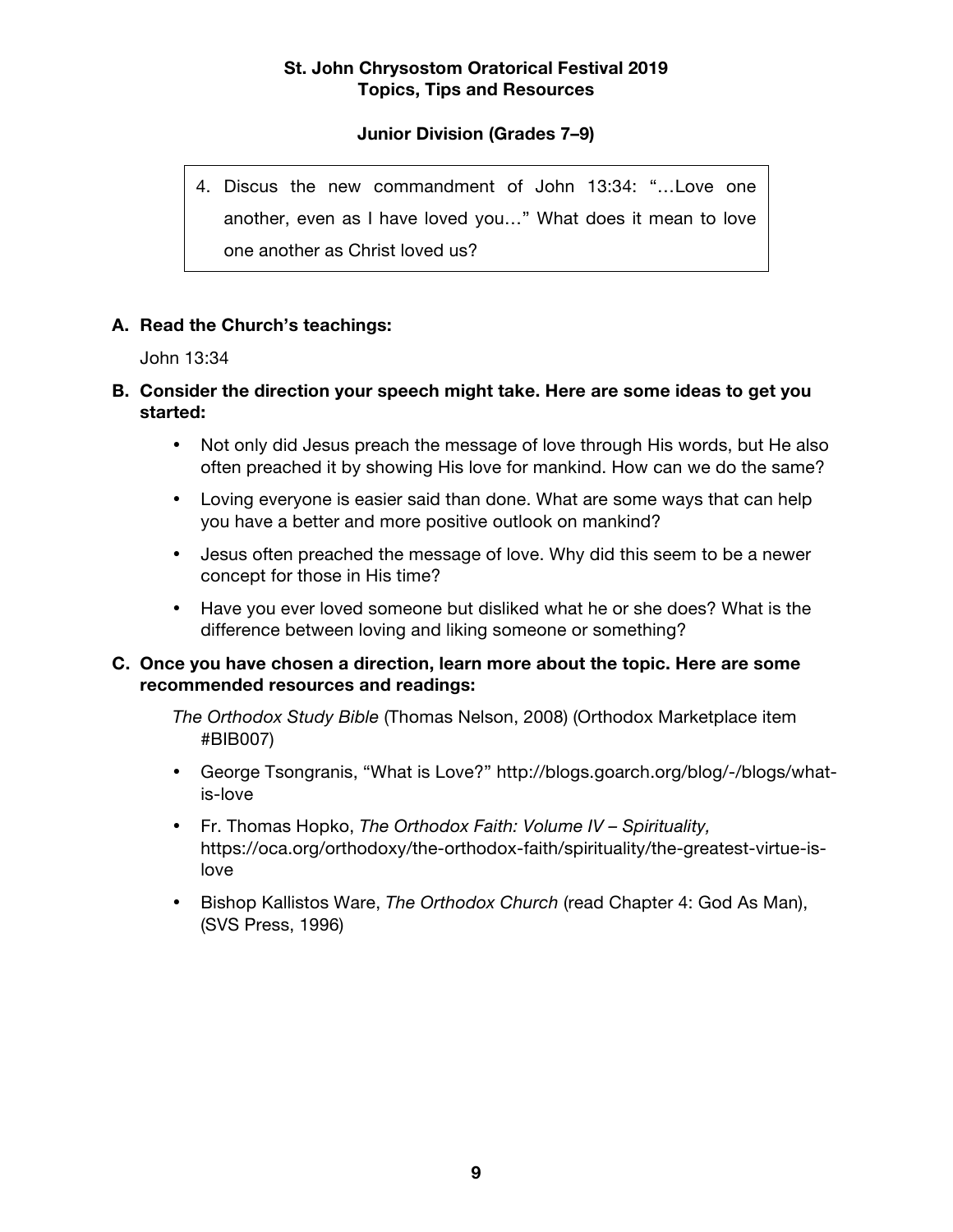# **Junior Division (Grades 7–9)**

5. In 1 Timothy 6:10, St. Paul writes, "For the love of money is the root of all kinds of evil." How should Orthodox Christians relate to money and wealth?

### **A. Read the Church's teachings:**

1 Timothy 6:10

# **B. Consider the direction your speech might take. Here are some ideas to get you started:**

- Money can corrupt people just as it can help them. How can we as Orthodox Christians find a balance between living our Orthodox Faith and handling our money?
- Think about the fact that money is often the motivating reason behind crimes. How can we as the Church combat this?
- The Church asks its members to support it through their stewardship and donations. How might each person become a better steward of the Church?
- Consider the current imbalance of wealth both in our country and around the world. How should an Orthodox Christian respond to this imbalance?

- *The Orthodox Study Bible* (Thomas Nelson, 2008) (Orthodox Marketplace item #BIB007)
- Paul Schroeder, *On Social Justice: St. Basil the Great* (SVS Press, 2009), especially the sermon "I will tear down my barns"
- St. John Chrysostom, *On Wealth and Poverty* (SVS Press, 1984)
- Stewardship materials from GOARCH, https://www.goarch.org/departments/stewardship/campaign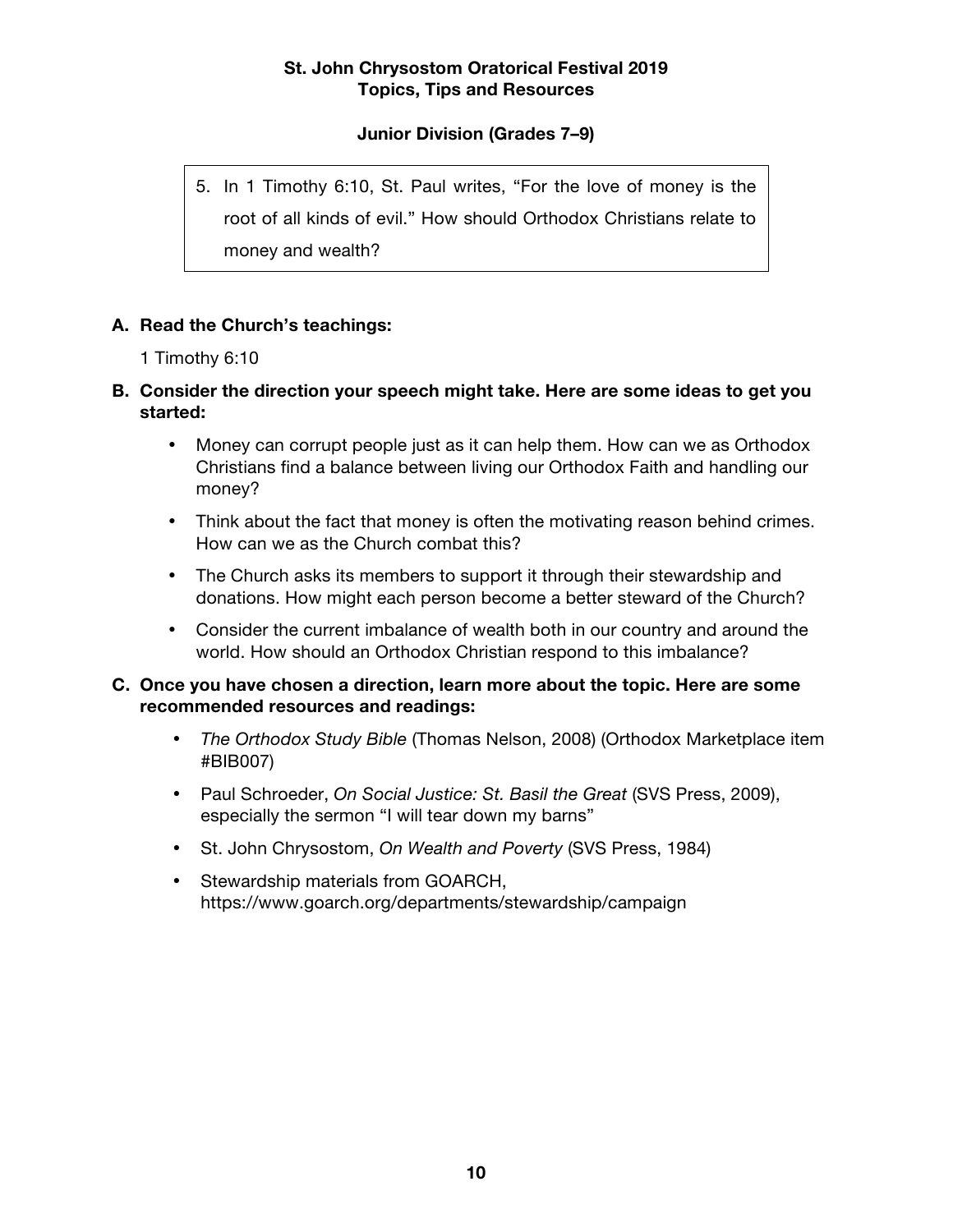# **Senior Division (Grades 10–12)**

1. Many of the Church's services employ objects from the natural world (such as wheat, wine, oil, or water) in order to confer a blessing upon the faithful. Why does the Church do this, and what does this suggest about our responsibility for the natural world?

### **A. Read the Church's teachings:**

Read the service of the Blessing of the Loaves, the Blessing of the Waters and other services that use natural resources.

- **B. Consider the direction your speech might take. Here are some ideas to get you started:**
	- As Orthodox Christians, how do we view the environment and our responsibility to protect it?
	- The Church uses all five senses in its worship services. How are natural resources helpful in assisting in how we worship?
	- Have you ever felt the presence of God through His natural creations? How did that affect you?

- The Order for the Lesser Sanctification of the Water, www.goarch.org/-/theorder-for-the-lesser-sanctification-of-the-water
- GOA Department of Youth & Young Adult Ministries, Be the Bee #16: "Holy Water for the Whole World," https://bethebee.goarch.org/home/- /asset\_publisher/gAnk4cdUihei/content/holy-water-for-the-whole-world
- Rev. Dr. John Chryssavgis, "Stewardship as Creation Care" pamphlet (Orthodox Marketplace item #SEO310-B)
- Frederick W. Krueger, *Greening the Orthodox Parish: A Handbook for Christian Ecological Practice* (Createspace Independent Publishing Platform, 2012)
- Rev. Dr. John Chryssavgis, "The Green Patriarch: Ecumenical Patriarch Bartholomew and the Protection of the Environment," www.patriarchate.org/the-green-patriarch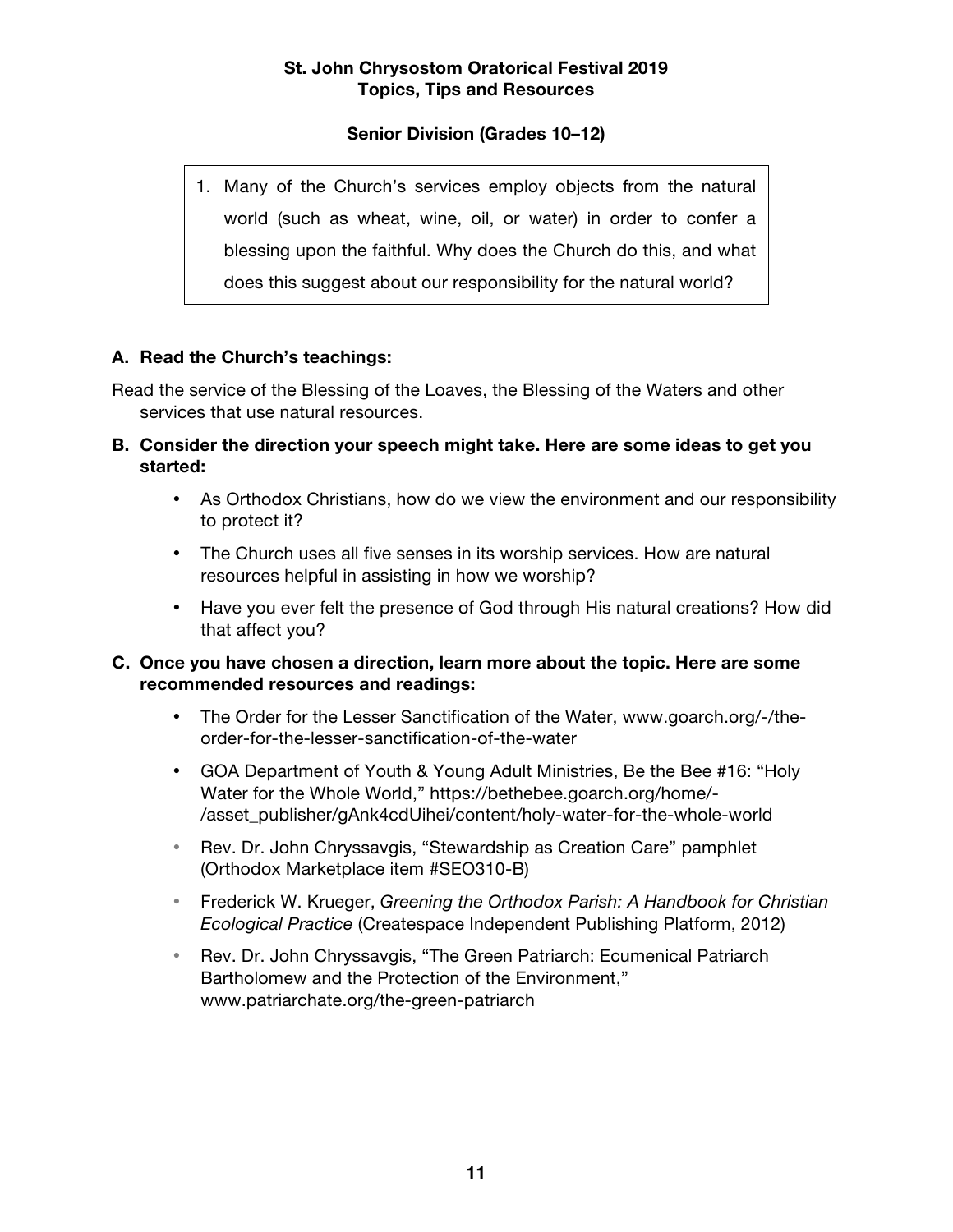# **Senior Division (Grades 10–12)**

2. From ancient Greece to the present, politicians have aligned themselves with religious concepts and constituencies. How is an Orthodox Christian to discern whether today's politicians do this out of genuine piety or in order to manipulate the electorate?

### **A. Read the Church's teachings:**

Romans 13:1–7

Mark 12:13–18

### **B. Consider the direction your speech might take. Here are some ideas to get you started:**

- How can we keep our Orthodox Christian mindset and morals in a world where we are a minority?
- Read Romans 13:1–7. How does this relate to us today, especially in America where we have a separation of church and state?
- Mark 12:13–18 talks about giving back to Caesar what is Caesar's and to God what is God's. How do we as Orthodox Christians view the government and politics?

- *The Orthodox Study Bible* (Thomas Nelson, 2008) (Orthodox Marketplace item #BIB007)
- George Demacopoulos, "What Orthodox Christianity Can Bring to American Politics," *Public Orthodoxy,* https://publicorthodoxy.org/2015/12/18/whatorthodox-christianity-can-bring-to-american-christian-politics/
- Kevin Allen, "Orthodox Christianity and Politics," *Ancient Faith Today,*  https://www.ancientfaith.com/podcasts/aftoday/orthodox\_christianity\_and\_ politics
- *Living Orthodoxy in the Modern World* (SVS Press, 2011), https://www.svspress.com/living-orthodoxy-in-the-modern-world/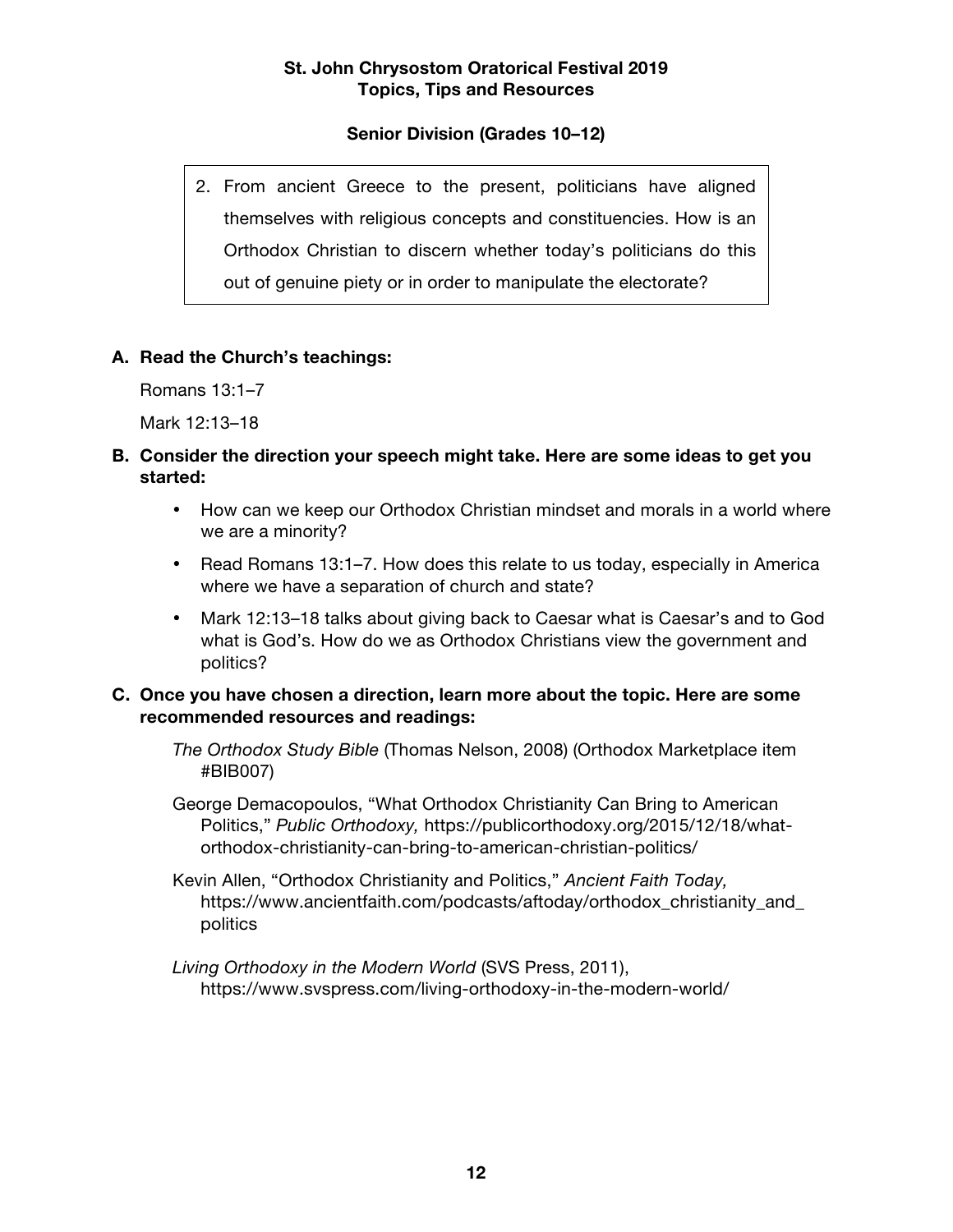# **Senior Division (Grades 10–12)**

3. The hymns of the Church contain the whole of its theology. Pick one hymn from the Lenten or Holy Week period and describe how it speaks to you personally.

### **A. Read the Church's teachings:**

Read the Holy Week Book

- **B. Consider the direction your speech might take. Here are some ideas to get you started:**
	- Why might you feel more connected to certain Holy Week services one year vs. the next? Why could it be a different experience even though the services are not changing?
	- Holy Week can be an emotional time of year for so many different reasons. Speak about a time during Holy Week where you heard a certain hymn and felt especially moved.
	- Choose one hymn from Holy Week or Great Lent and explore the theology it conveys. What lessons are we learning as we are participating in these services?

- George Papadeas, *Holy Week through Easter Service Book* (Patmos Press, 1999) (Orthodox Marketplace item # FL900)
- Stephania Gianulis, *Journey through Holy Week Zine – Student* (Department of Religious Education) (Orthodox Marketplace item #L183)
- Robert Krantz, *Guide to Holy Week* (Volumes: Monday –Saturday) (Ellinas Multimedia, Incorporated)
- Fr. Alkiviadis C. Calivas, *Great Week and Pascha in the Greek Orthodox Church* (Holy Cross Orthodox Press, 1992)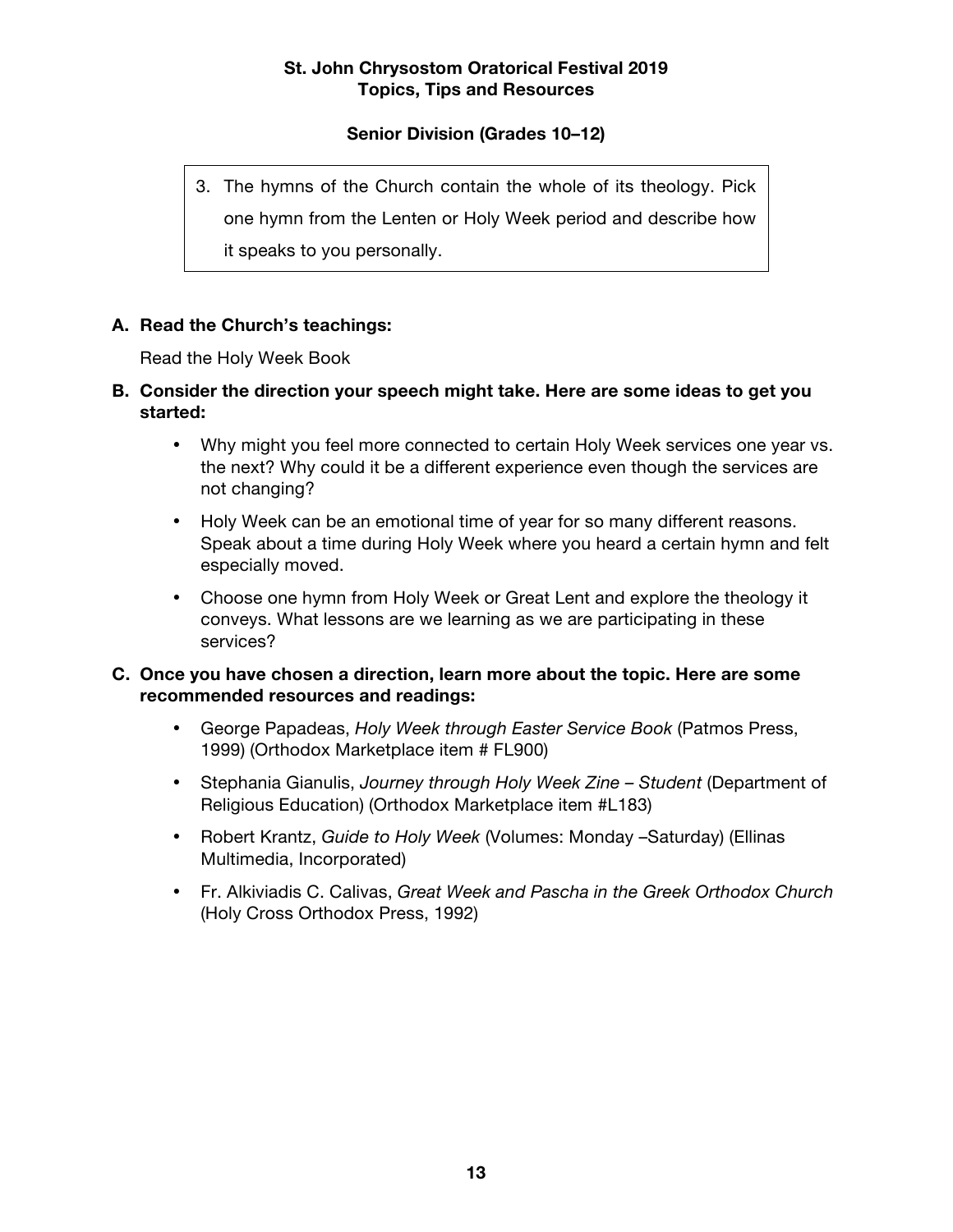# **Senior Division (Grades 10–12)**

4. Describe how science and technology should always be at the service of humanity and, ultimately, of God, in harmony with His purposes.

### **A. Read the Church's teachings:**

Read the Official Document of the Holy and Great Council of the Orthodox Church, "The Mission of the Orthodox Church in Today's World," (especially section F., paragraphs 10–12), www.holycouncil.org/-/mission-orthodox-church-todays-world

- **B. Consider the direction your speech might take. Here are some ideas to get you started:**
	- How do scientific and religious explanations of the same phenomena provide different understandings of the world, thus opening up possibilities for our growth and development?
	- We often hear of the clash of science and religion. How can we as Orthodox Christians respond to that?
	- Technology helps progress the world that we live in, but it is not always used for good purposes. How can we as Orthodox Christians find ways for technology to help us with our Faith?

- *PRAXIS* Magazine, volume 18, issue 1: "Digital Media" (Department of Religious Education), https://www.goarch.org/en/-/volume-18-issue-1-2018-digital-media
- John and Lyn Breck, Stages on Life's Way: Orthodox Thinking on Bioethics, (SVS Press 2006), https://www.svspress.com/stages-on-lifes-way-orthodox-thinkingon-bioethics/
- Gayle E. Woloschak, Tatjana Paunesku and Katarina Trajkovic, "Science, Truth, and the Current Political Climate," *Public Orthodoxy,* https://publicorthodoxy.org/2017/06/08/science-truth-and-the-current-politicalclimate/
- Alvin Powell, "Stem Cells, Through a Religious Lens," *The Harvard Gazette*, https://news.harvard.edu/gazette/story/2007/03/stem-cells-through-a-religiouslens/
- "Message of the Holy and Great Council of the Orthodox Church," (especially paragraphs 7–8), Official Document of the Holy and Great Council of the Orthodox Church, https://www.holycouncil.org/- /message?\_101\_INSTANCE\_VA0WE2pZ4Y0I\_languageId=en\_US